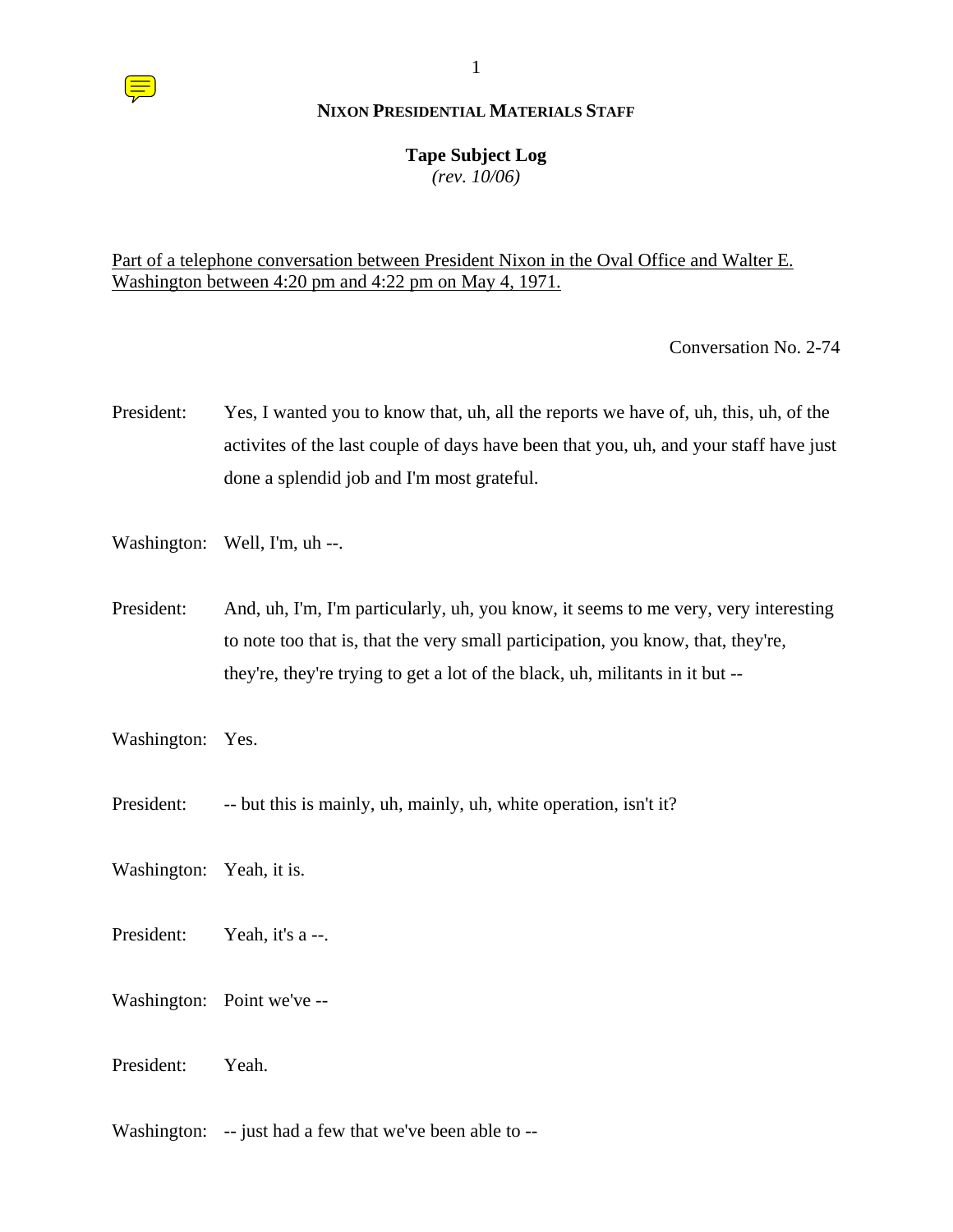2

#### **NIXON PRESIDENTIAL MATERIALS STAFF**

# **Tape Subject Log**

*(rev. 10/06)*

Conv. No. 2-74 (cont.)

President: Sure.

Washington: -- identify.

President: Yeah.

Washington: Uh --.

President: I know, but it's just, it's, it's minimal, minimal and --

Washington: It is minimal --.

President: -- and that's to their great credit that they didn't join with this, this rat pack.

- Washington: I, I think it is --
- President: Right.

Washington: -- and, uh, I think the citizens here have been --

President: Yeah.

Washington: -- exceedingly responsive --

President: Right.

Washington: -- and positive and --.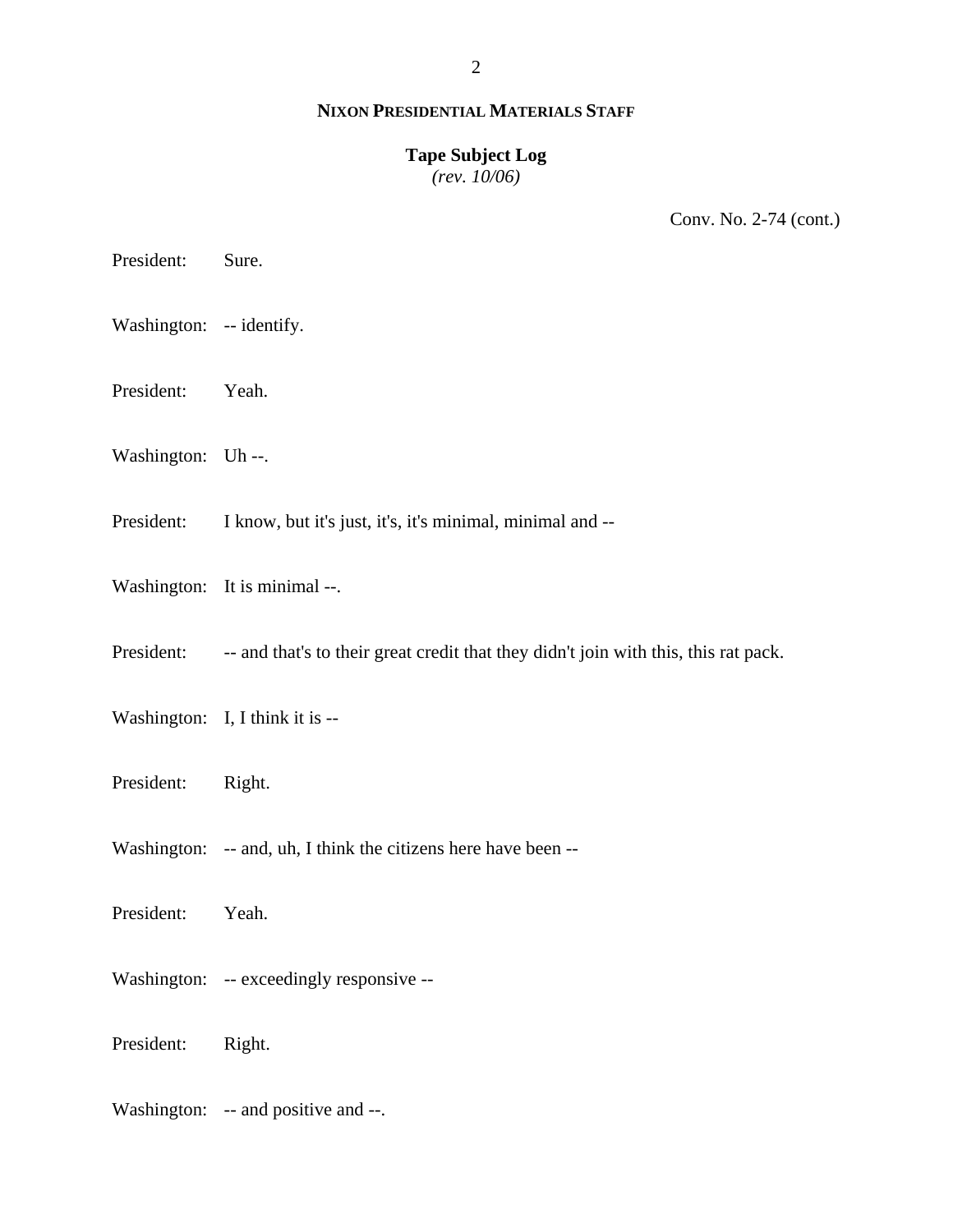#### **Tape Subject Log**

*(rev. 10/06)*

Conv. No. 2-74 (cont.)

- President: What has happened on tourism? How bad has it hurt ya?
- Washington: Well, it's hurt us pretty bad.
- President: Came at a wrong time, didn't it?
- Washington: Just the wrong time. It was just building up to, I'd say, about two hundred thousand --
- President: Yeah.
- Washington: -- for the cherry blossom period over last year --
- President: Sure.
- Washington: -- and it just dies.
- President: Just, just dies, huh?
- Washington: Yeah, it just took a dip that, uh, left us in, uh, in real bad shape.
- President: Isn't that a shame!
- Washington: Most of our facilities have had to, uh, be used --

President: Yeah.

Washington: -- in this, uh, to --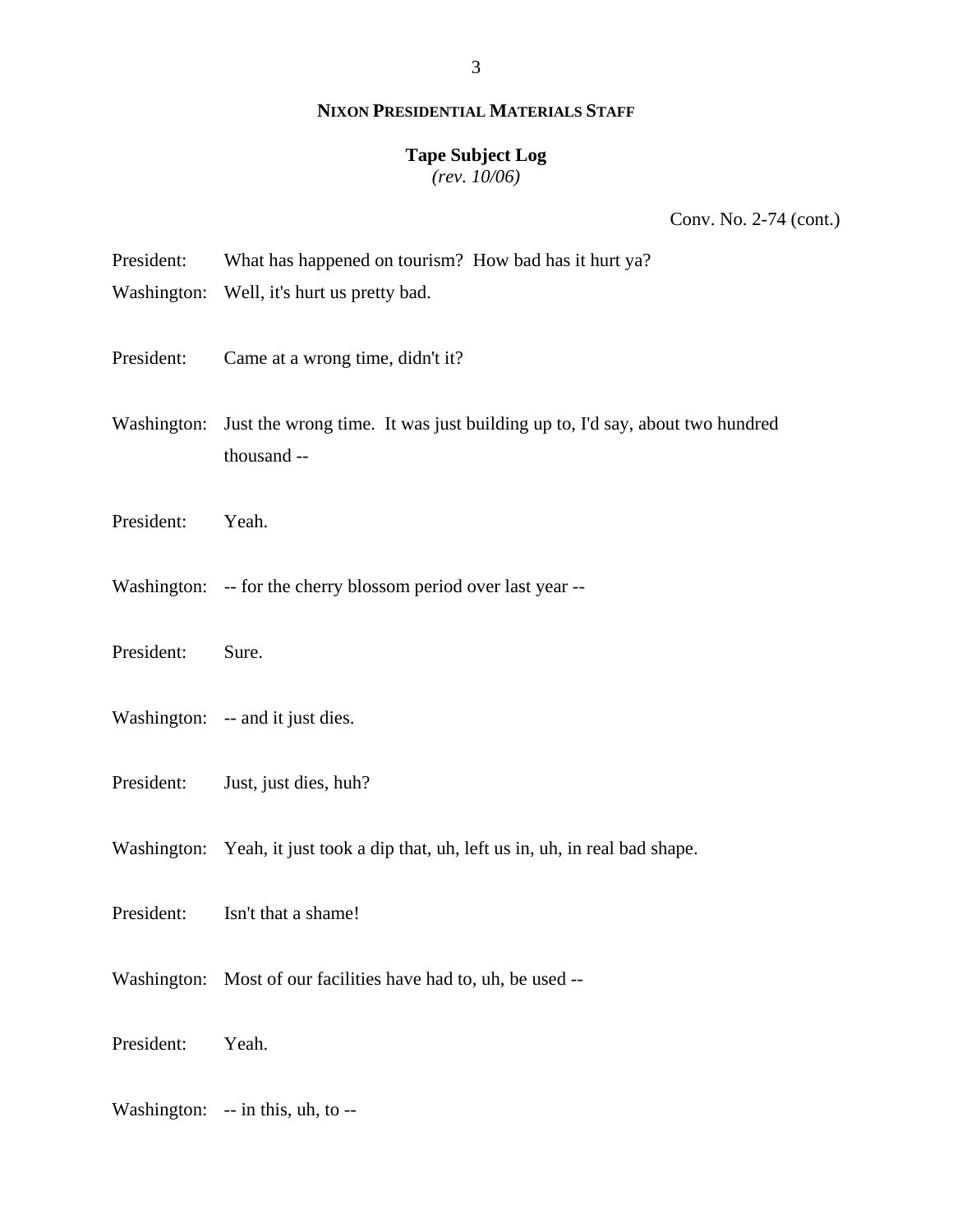#### **Tape Subject Log**

*(rev. 10/06)*

Conv. No. 2-74 (cont.)

President: Yeah. Yeah.

- Washington: -- deal with this situation --
- President: Right.
- Washington: -- and, uh --
- President: Well --
- Washington: -- have a lot of citizens, uh --.

President: Well, maybe this week if we can, uh, I think this could, I hope, will finish it and then you get back and, and make up for it in the next two weeks, huh?

- Washington: Well, 1 hope, uh --.
- President: May's a good month here.

Washington: Yes, it is and what, uh, what we hope, Mr. President, is that, uh, uh, the sit-, that it'll, it won't take a lot of time and people will realize this is over and --.

- President: No, no, no, no, no, we'll --
- Washington: [Unintelligible].
- President: -- we'll advertise that fact too. We'll just --.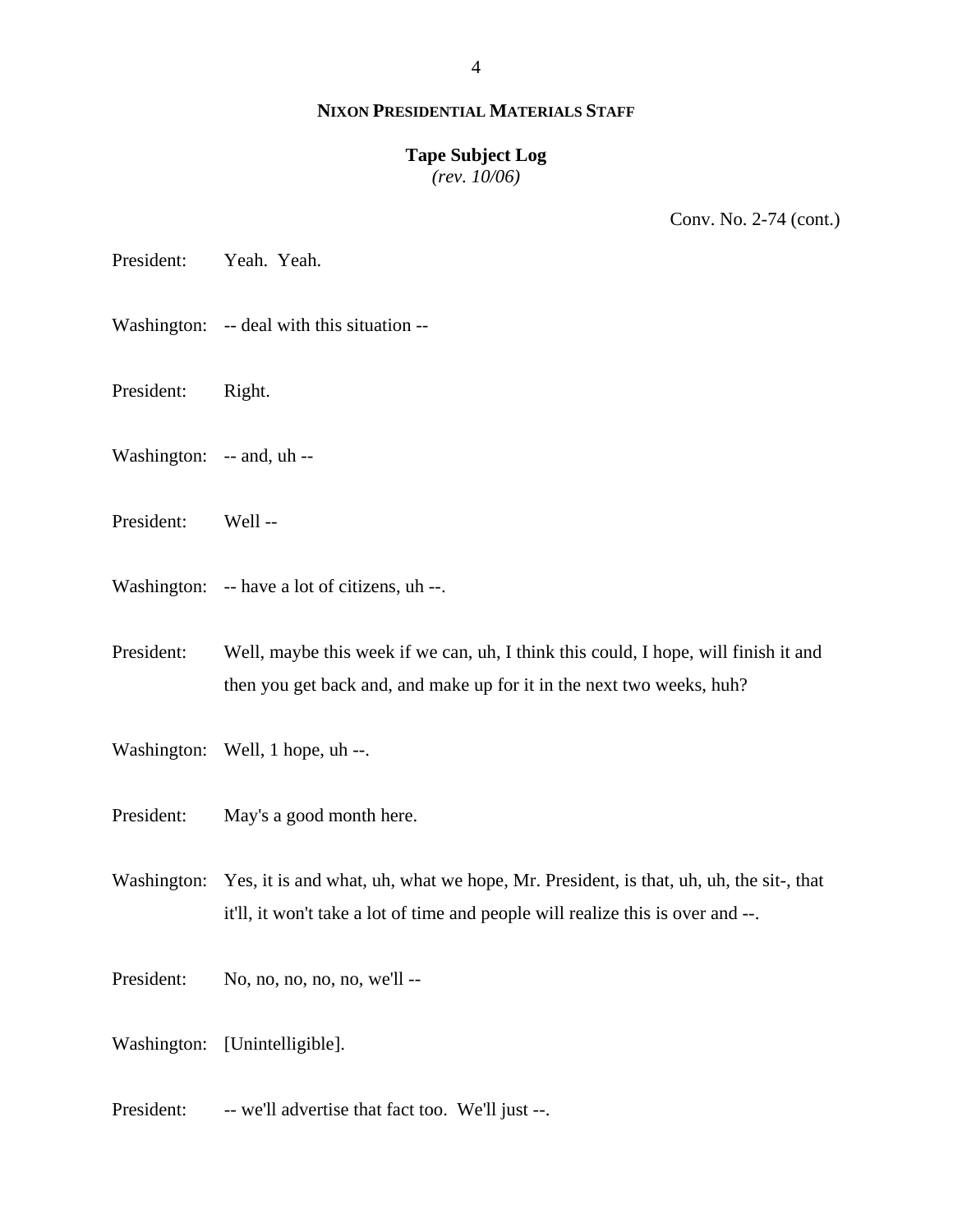## **Tape Subject Log**

*(rev. 10/06)*

Conv. No. 2-74 (cont.)

Washington: I hope so.

President: I think after tomorrow, which is their last day presumably, we'll just say, "Now look here, everything's fine." We're going to go ahead with the s-, big salute to agriculture here on Friday on the White House lawn and that'll be well advertised. That'll make people --.

Washington: Uh, may I, uh, say to the civilian employees, Mr. President --

- President: Yes.
- Washington: -- that you've, uh --.

President: You tell, uh, I want you to tell all the civilian employees that I'm most grateful for two things: one, for their conduct, for the way they handled the situation and, two, for the fact they, they came and, and came on the job.

Washington: Right.

President: Uh, and we're not, uh, despite whatever, whatever views they had on policies that they, they, uh, they recognize that there's a wro-wro-wrong and a right way to, uh, do it and they, they aren't intimidated and they went to work and did their jobs and that's to their great credit. They kept the city running and --

Washington: Yes, indeed.

President: -- and that we appreciate it. Would you do that?